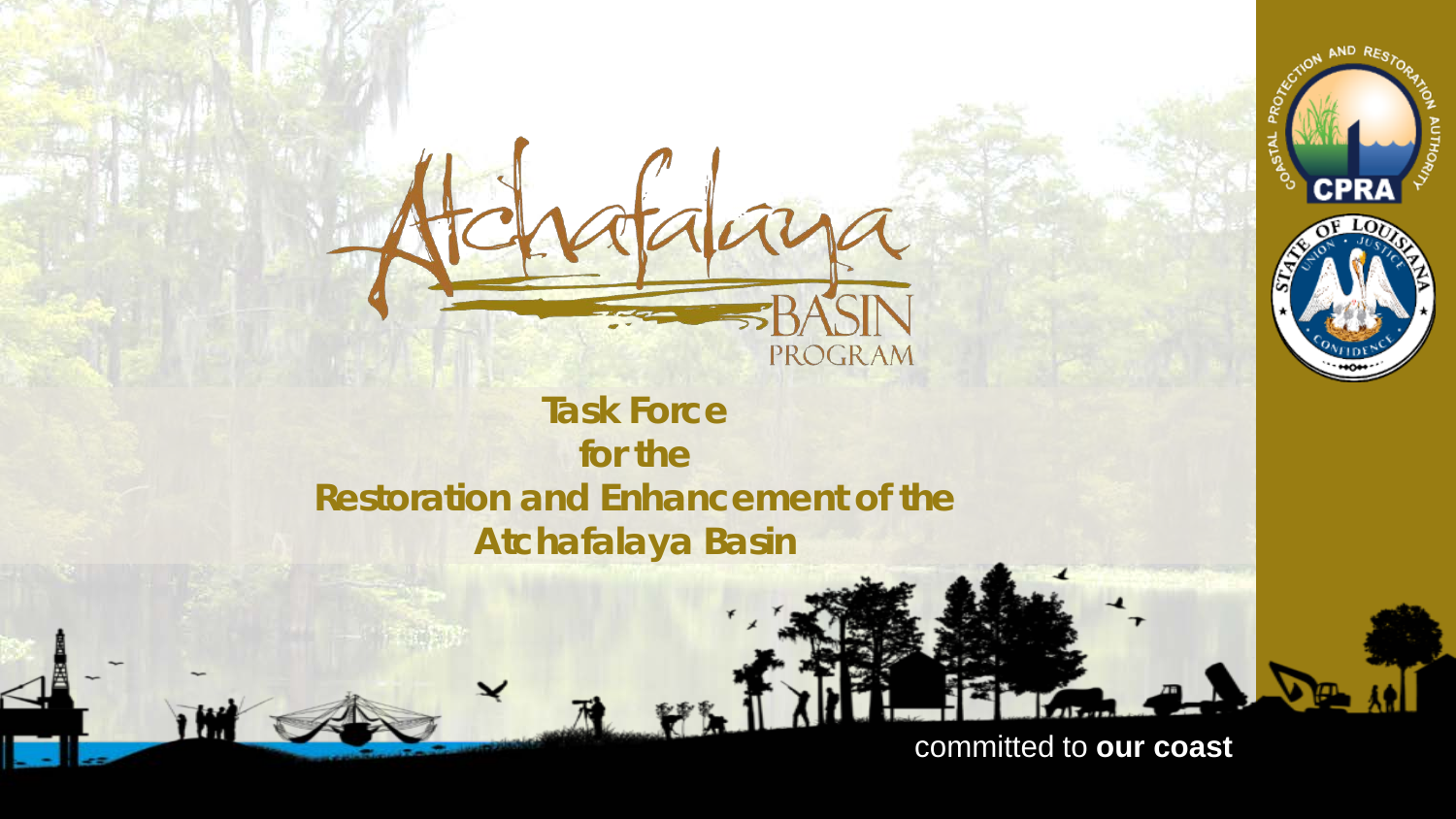# **Mississippi River & Tributaries (MR&T): 70/30 Split**

#### **Response to the Geomorphology of Old River**

- The Atchafalaya a distributary of the Mississippi River – provides a shorter steeper path to the Gulf of Mexico than the current Mississippi path.
- The Corps of Engineers regulates flow through the Old River Control Structure at a 70-30 split
	- 70 percent of the combined flow of the Red and Mississippi rivers
	- 30 percent passes down the Atchafalaya.
- Sediment and Water Budgets developed by the LCA Science Advisory Panel revealed that sediment is not distributed in a likewise fashion.

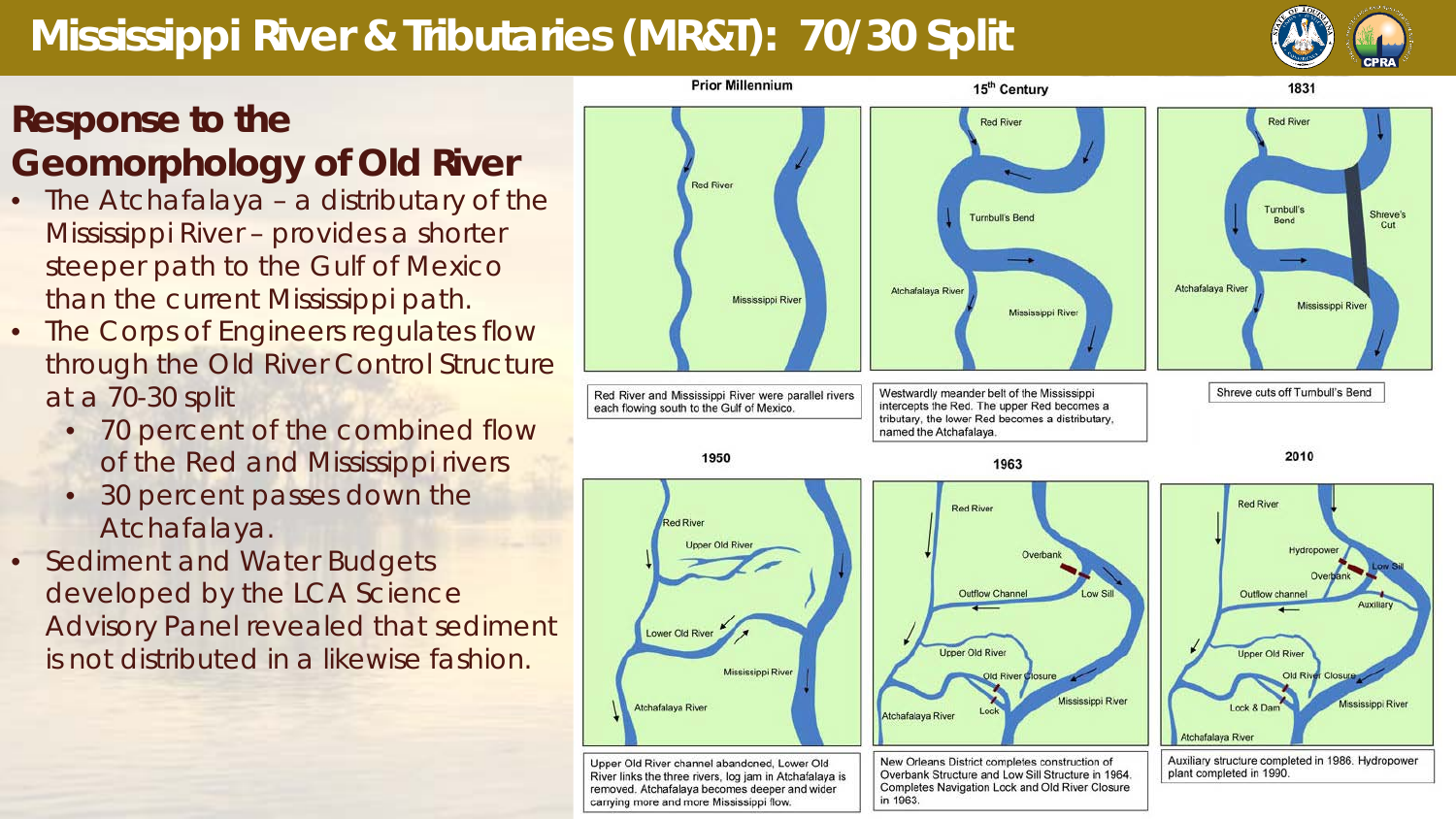# **MR&T: Atchafalaya Basin Floodway System (ABFS)**

#### **Jadwin Plan: Project Design Flood**

- authorized by the 1928 Flood Control Act
- system of public works within the lower Mississippi Valley providing flood risk management and a stable, efficient navigation channel
- Uses levees and floodwalls, floodways, channel improvements and stabilization all to ensure that the Project Design Flood can safely pass limiting damages
- The Morganza Spillway is meant to divert 600,000 cfs from downstream communities on the Mississippi River and alleviate stress on downstream levees.

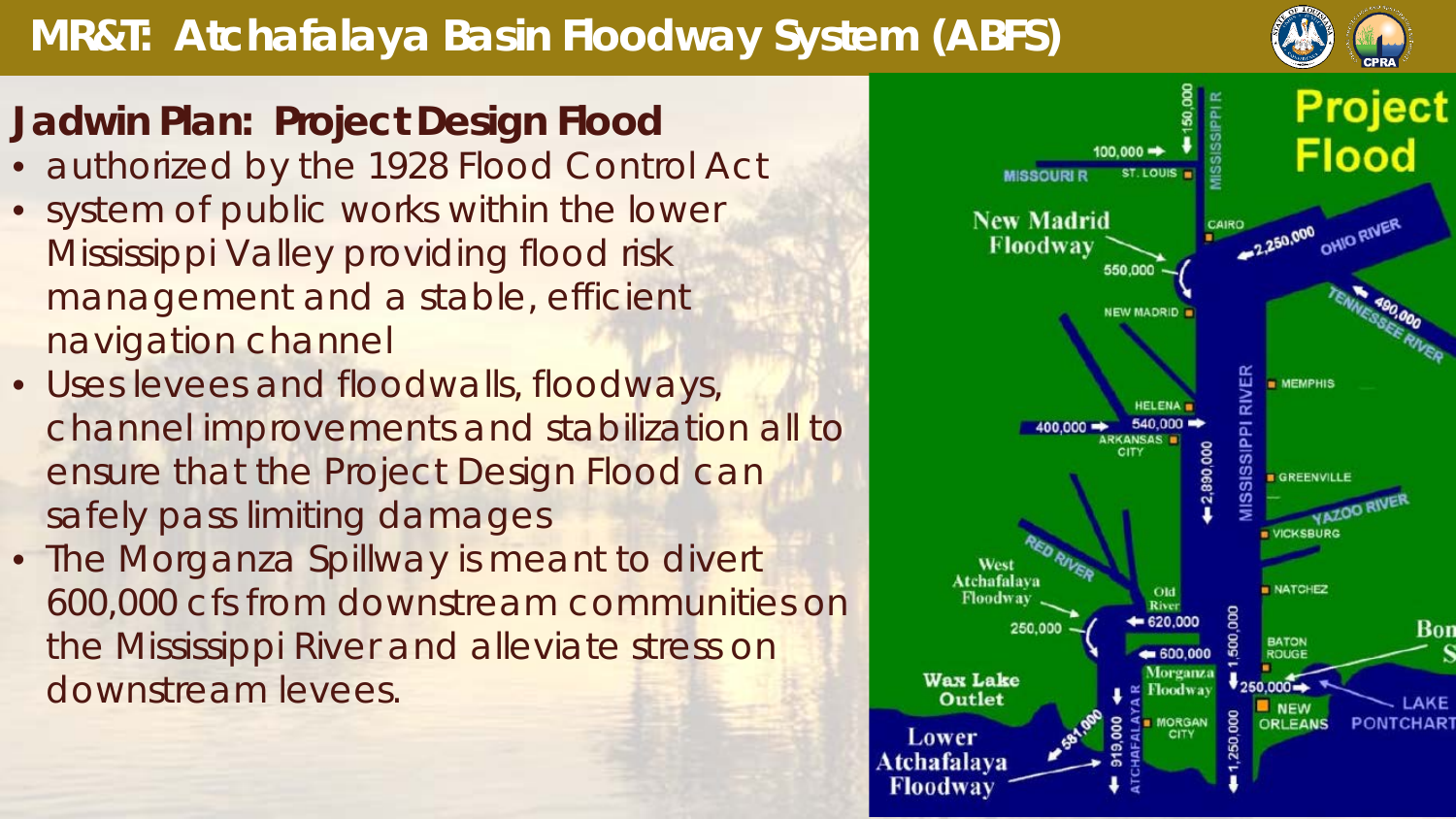

**Atchafalaya Basin Floodway System**



**Lies within eight parishes**: 1.Assumption 2.Avoyelles 3.Iberia 4.Iberville 5.Pointe Coupee 6.Saint Landry 7.Saint Martin 8.Saint Mary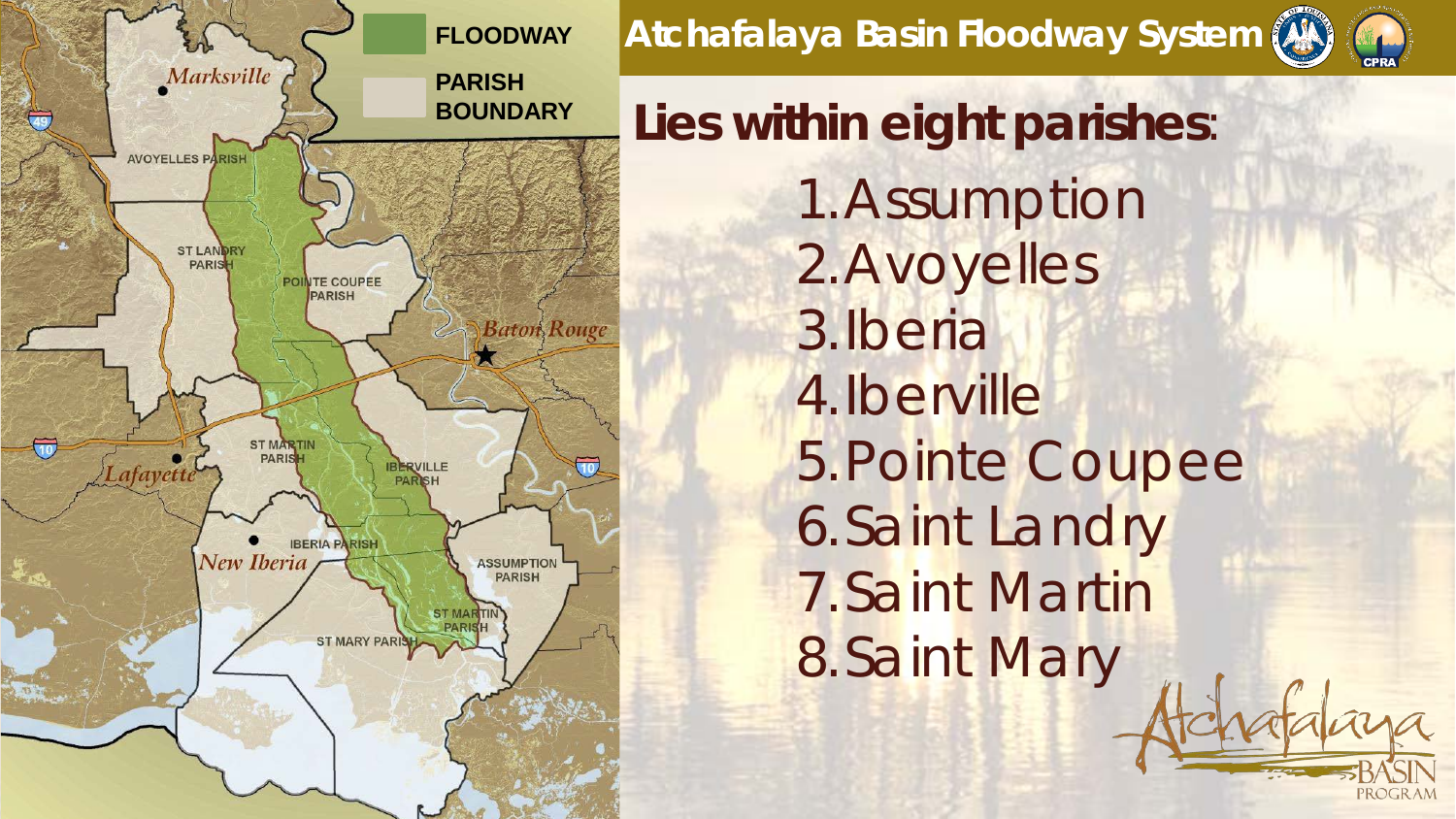#### **Atchafalaya Basin Floodway System**





# **Water Management Units**

1. Alabama Bayou 7. 2. Lake Henderson 3. Werner 4. Bayou des **Glaises** 5. Lost Lake 6. Cow Island **Cocodrie** Swamp 8. Pigeon Bay 9. Beau Bayou 10. Buffalo Cove 11. Flat Lake 12. Six Mile Lake

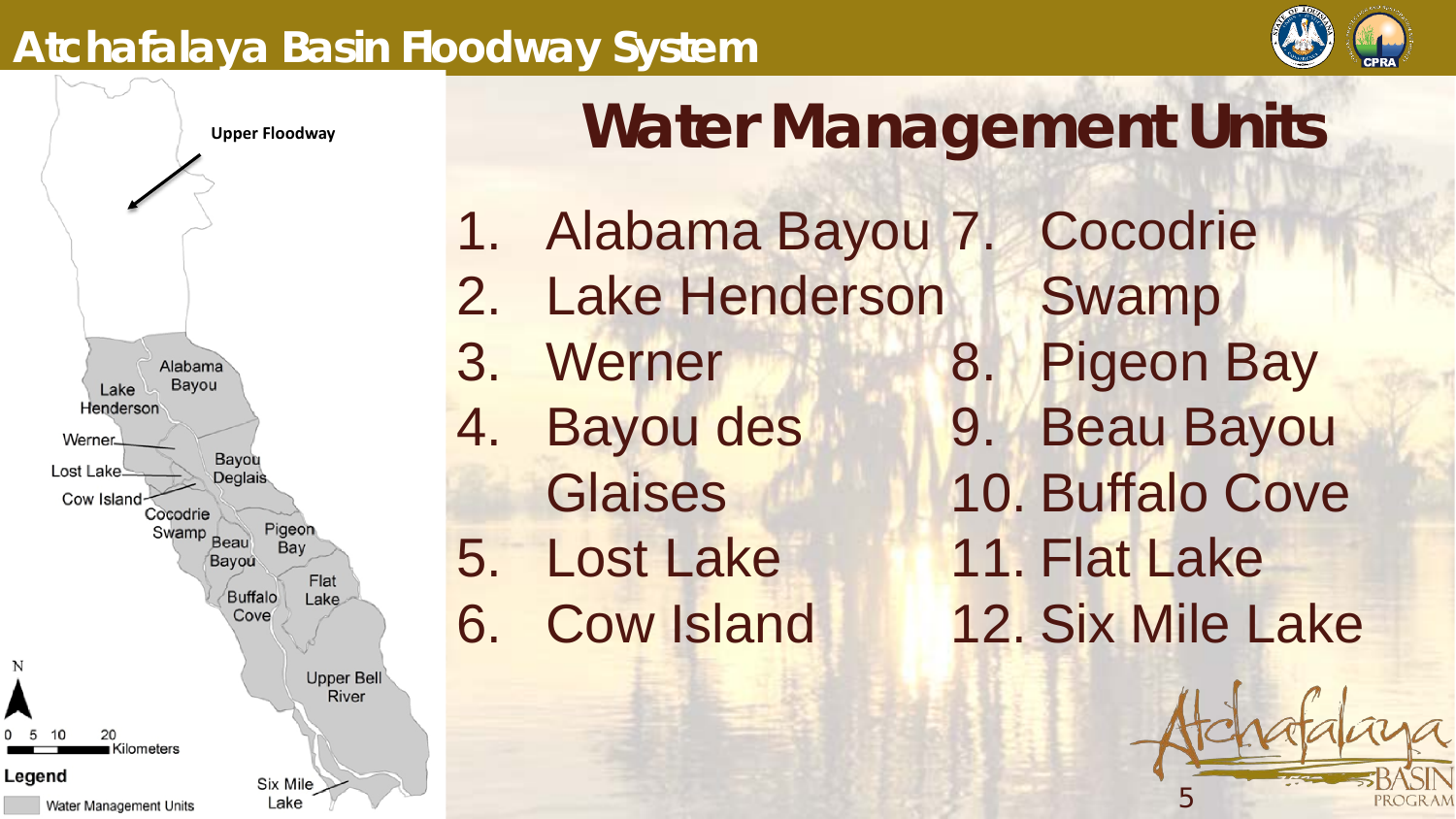#### **Basin Issues**



- 1. Poor water quality which occurs because poor connectivity leaves many areas stagnant and with low dissolved oxygen.
- 2. Sedimentation: sheet flow over the basin has been fragmented meaning that areas that do receive flow come to dead ends within the confines of the levees, energy drops and with it large amounts of sediment.
- 3. Invasive, aquatic plants such as water hyacinth and hydrilla.
- 4. Stakeholder Conflict

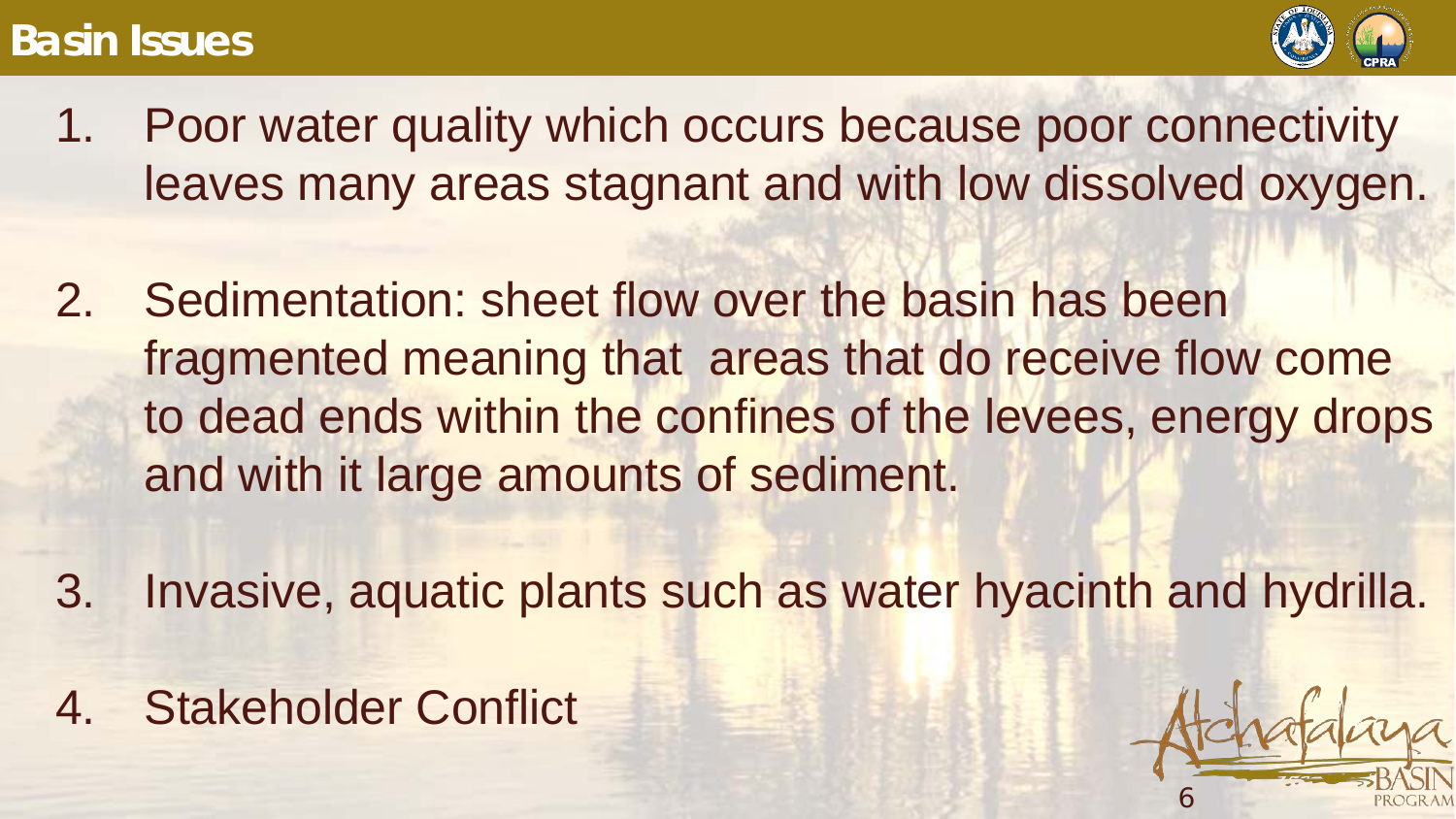# **Atchafalaya Basin Timeline**



| <b>YEAR</b> | <b>DESCRIPTION</b>                                                                                                                                                                                         |
|-------------|------------------------------------------------------------------------------------------------------------------------------------------------------------------------------------------------------------|
| 1960's      | Increased Interest in establishing the basin as a national recreation area and<br>protecting its fish and wildlife resources in light of imminent hydrologic modification                                  |
| 1971        | Governor McKeithen agrees to be a sponsor for efforts to conserve and protect fish<br>and wildlife resources as part of ABFS and creates Atchafalaya Basin Commission                                      |
| 1981        | Treen Agreement settles dispute after elements of proposed multiuse plan pits<br>landowners against environmentalists                                                                                      |
| 1982        | <b>USACE EIS completed, Comprehensive Master Plan drafted</b>                                                                                                                                              |
| 1985/6      | WRDA Authorizes land acquisition, easements, and other actions as part of the<br><b>Atchafalaya Basin Floodway System</b>                                                                                  |
| 1996        | Governor Foster identifies DNR as lead agency as the non-federal sponsor to the<br><b>ABFS</b>                                                                                                             |
| 1999        | State Basin Master Plan adopted with the mission to "conserve, restore, and all<br>enhance (where possible) the natural habitat and to give all people the opportunity<br>enjoy the Atchafalaya experience |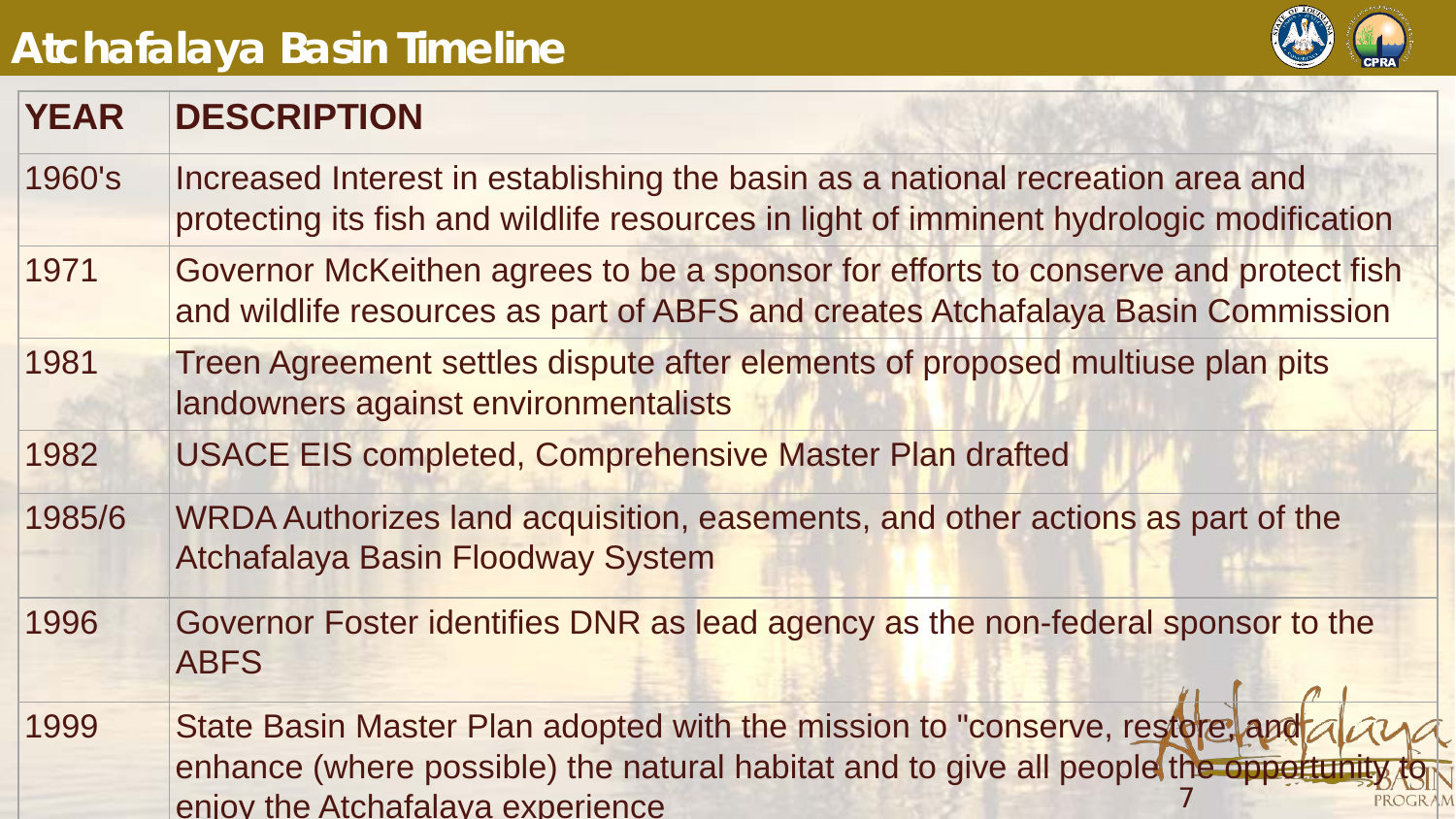

- Capital Outlay
- Trails Grant Program
- Natural Resource Inventory and Assessment System, CPRA
- Donations
- Act 541 of 2009

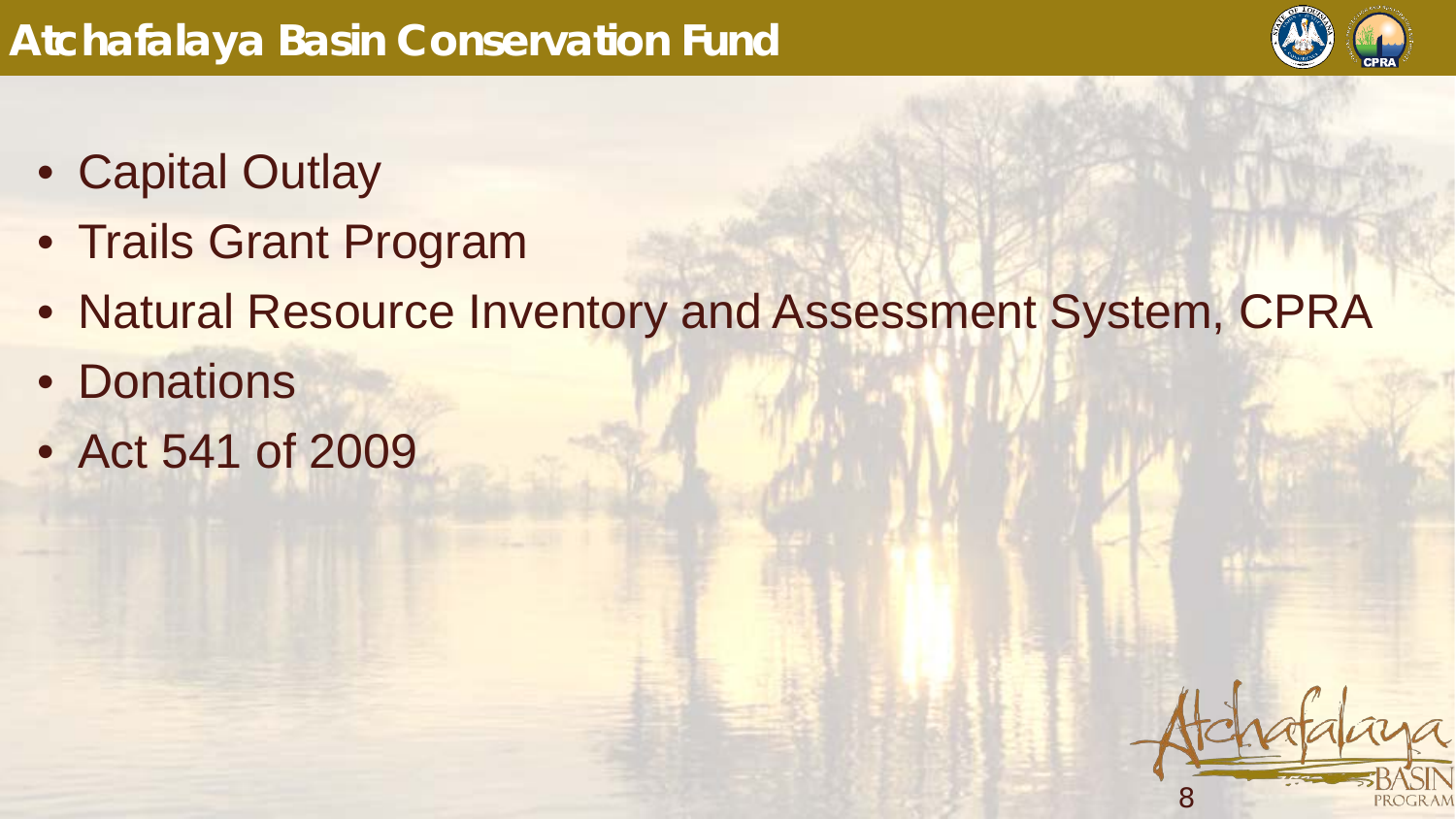# **Atchafalaya Basin Program - CPRA Management**



- CPRA Board
- Technical Advisory Group
- Legislative Oversight Committee

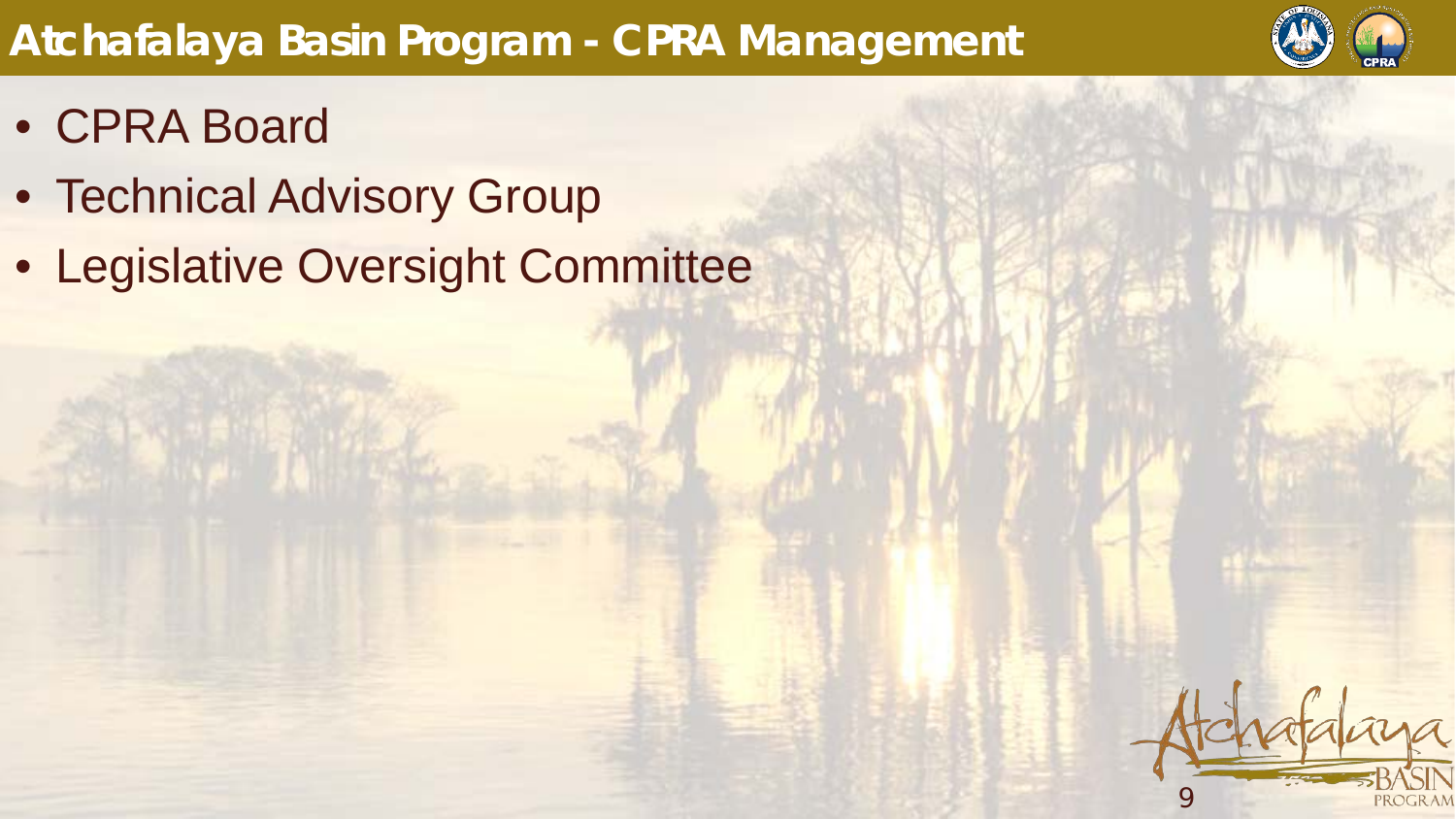# **Atchafalaya Basin Program – Issues to be addressed**



- Perception of urgency and severity of habitat change in the basin
- Paucity of funding
- Stakeholder conflict and stagnation of ABFS program

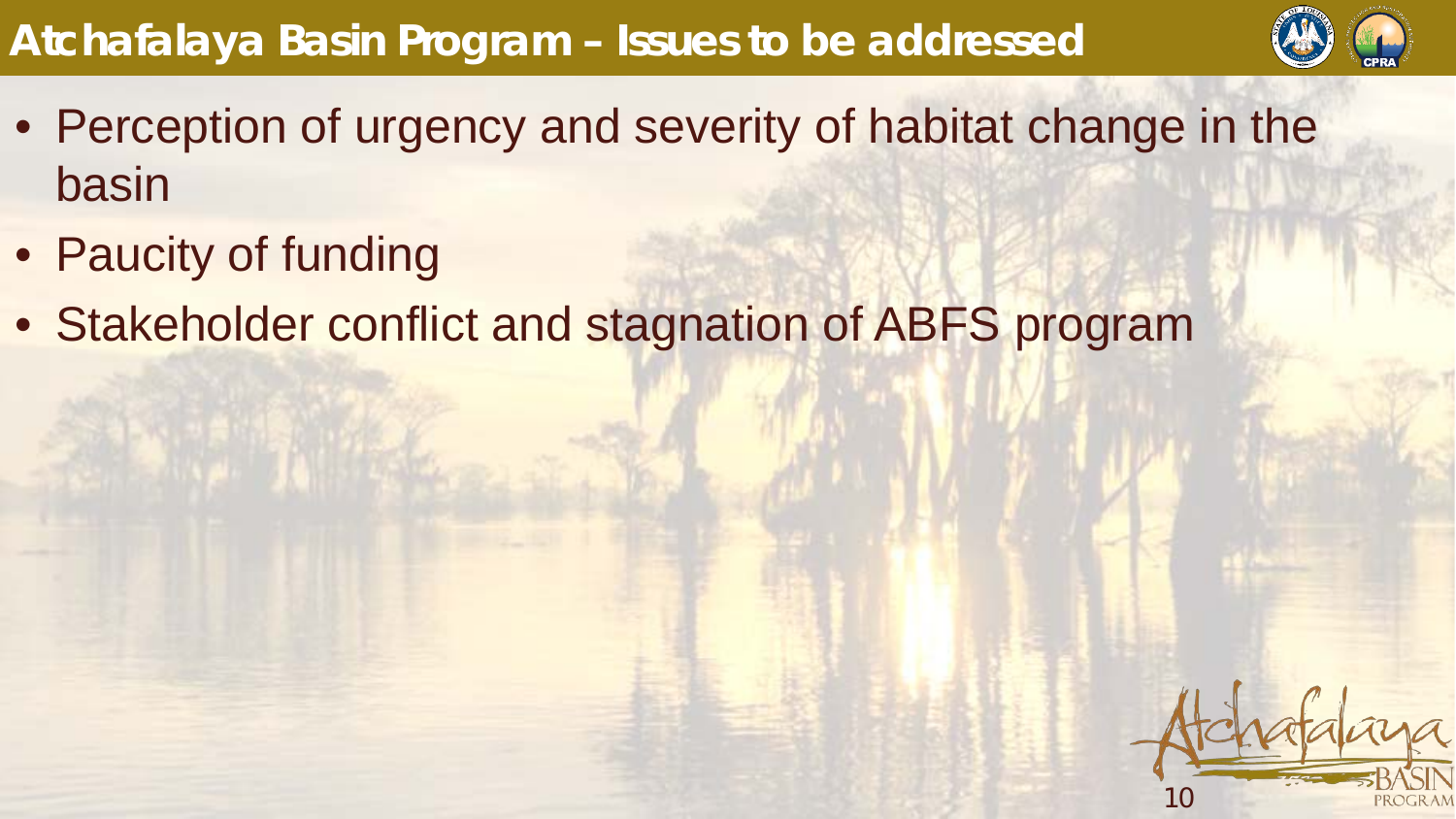## **Goals of the Task Force**



11

- •Elevate the critical issues facing the basin today
- •Identify and create support for new funding streams, including working closely with the Corps to reinvigorate the MR&T ABFS program
- •Identify project types that would benefit the basin and the larger coastal program
- •Serve as a proactive means to identify mutually beneficial solutions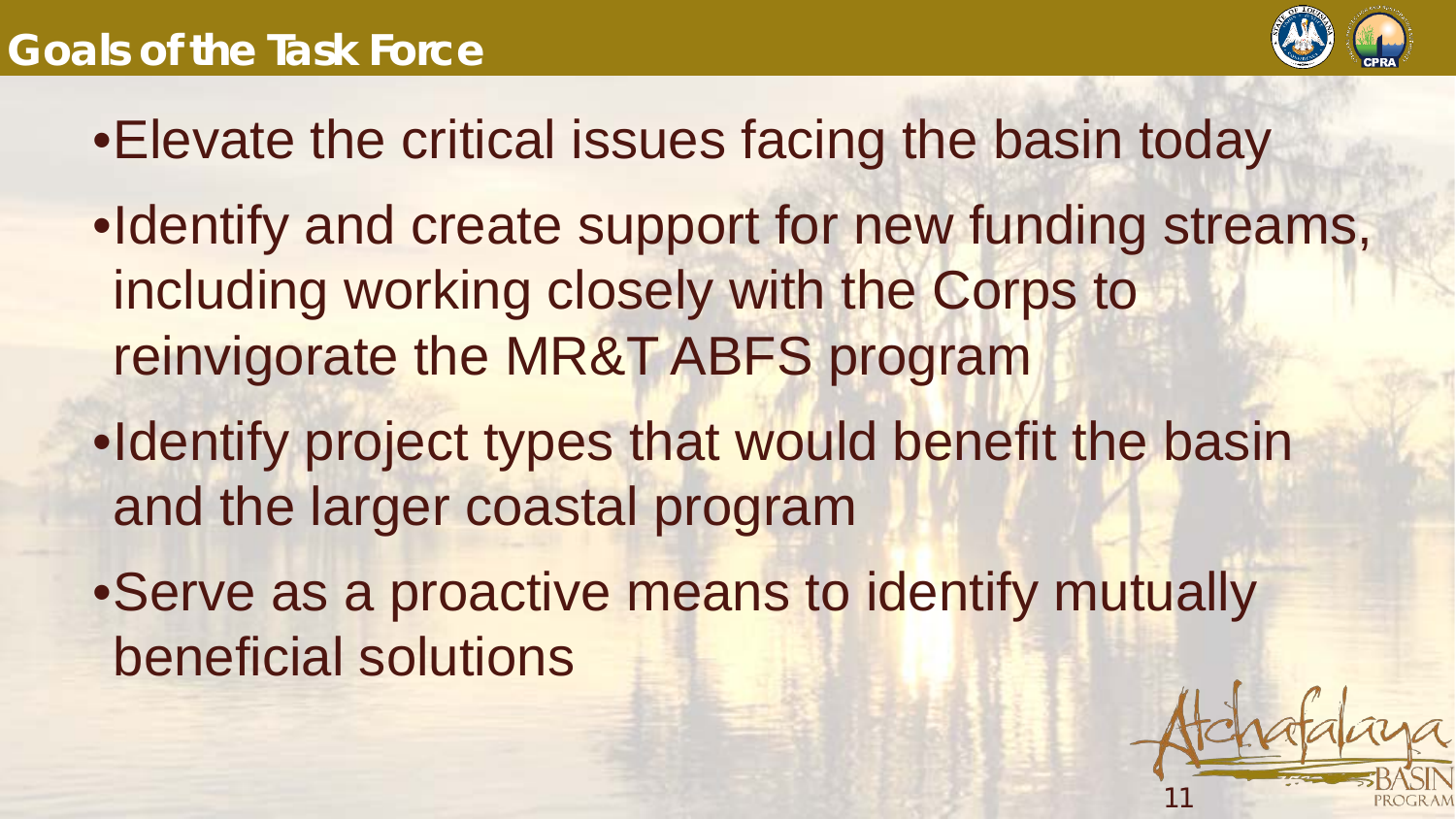- Nicholls Coastal Center
- Sustainable Rivers Program (USACE + TNC)
- USACE Technical assessment OMAR
- WRDA2020 Lower Mississippi River Study
- National Estuarine Research Reserve Search for a Louisiana site

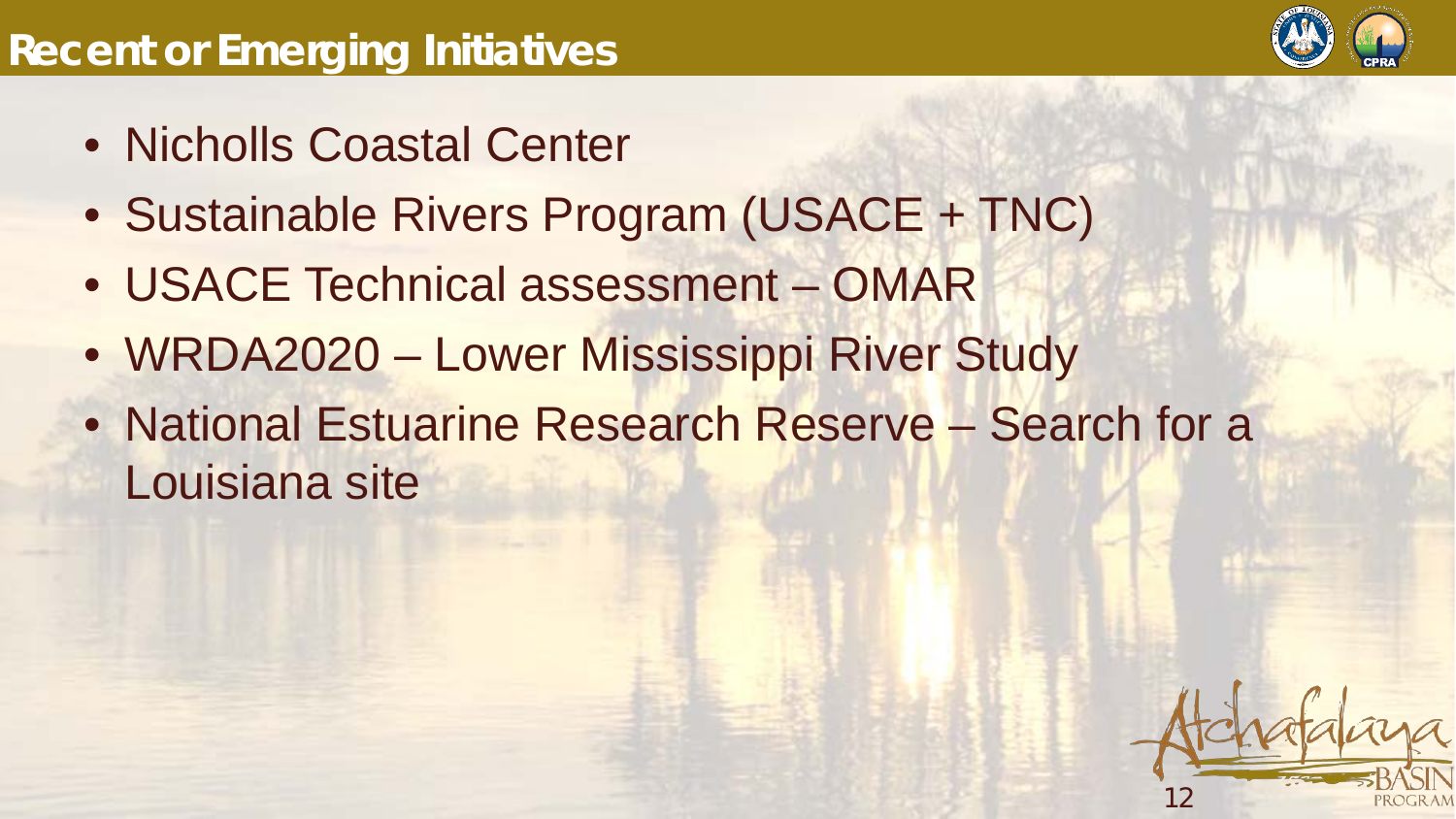### **Next Steps**



13

- Governor signs Executive Order
- Identify membership
- Outline Workplan to meet report deadline one year from signing